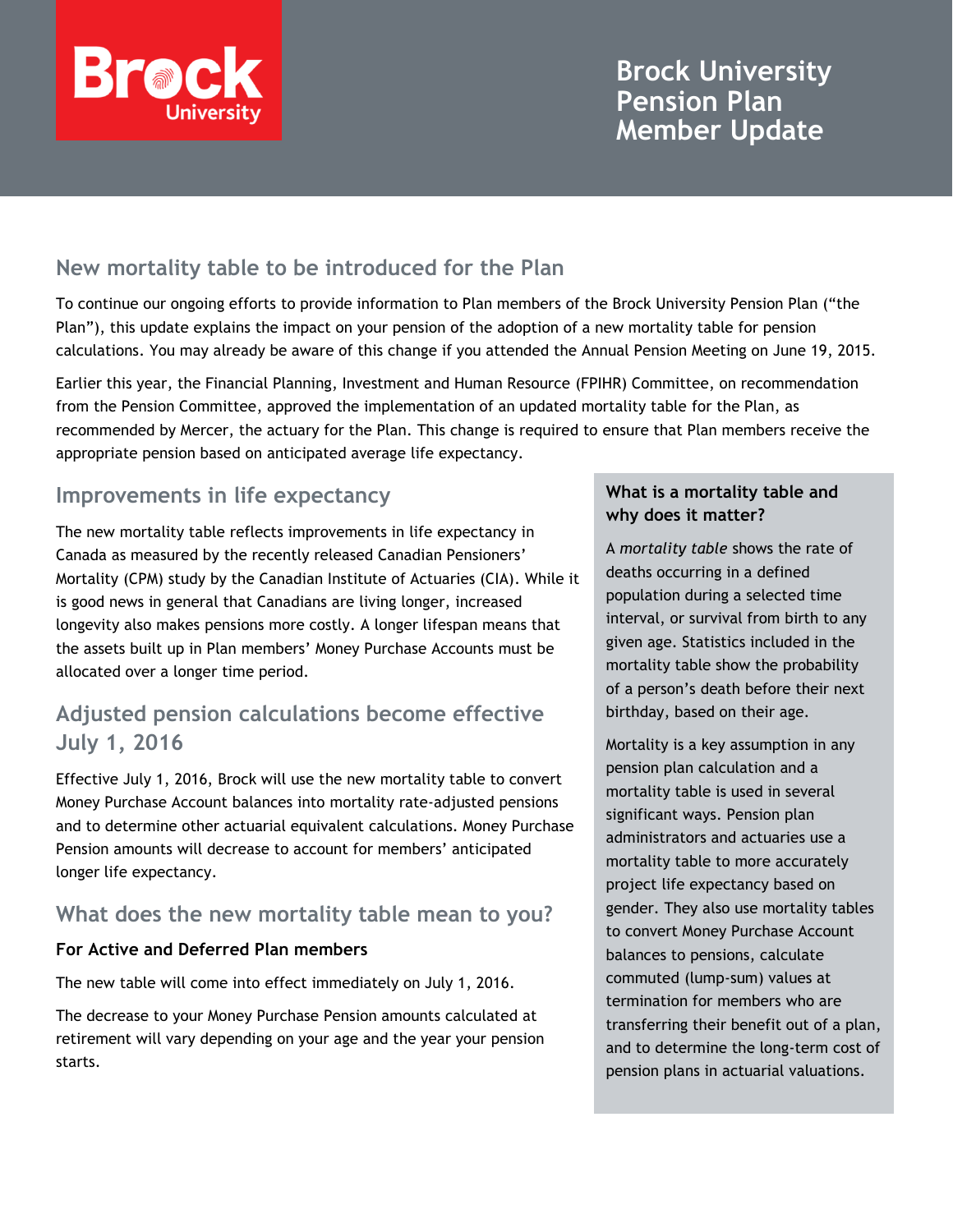#### **Example of change: Meet fictional Plan member Emma**

Emma is looking forward to enjoying her retirement years with her spouse, starting in the summer of 2016.

When Emma retires next year on or after July 1, 2016 at age 65, with a joint-and-survivor 60% pension, she would experience a 3.8% decrease in her starting Money Purchase Pension amount compared to the amount produced by the current mortality tables.

This reduction would account for Emma living longer than previously anticipated and would enable her pension, and her spouse's survivor's pension following her death, to be paid over what is expected to be their longer life span in retirement.

Emma's monthly Money Purchase Pension would be \$3,169, based on a Money Purchase Account balance of \$500,000 at retirement. (Previously, Emma's monthly Money Purchase Pension would have been \$3,294, for a difference of \$125 per month.)

#### **For Pensioners**

Pensioners in receipt of pension as of June 30, 2016 will have the new table phased in over a maximum of three years starting on July 1, 2016, as shown in the example below.

The change will result in approximately a 4% decrease in your monthly Money Purchase Pension and will be phased in gradually at a rate of 1.3% to 1.4% per year over a maximum of three years (or sooner if the pension fund's rate of return exceeds 6%).

#### Example of change: Meet fictional Plan member Jakob

Jakob retired from Brock University several years ago and in addition to a monthly benefit from the Canada Pension Plan and Old Age Security, he receives a pension from the Plan.

The following table shows how Jakob's current monthly Money Purchase Pension of \$4,000 will gradually decrease to \$3,841 as the change is phased in over the next three years (or sooner if the pension fund's rate of return exceeds 6%) to account for the anticipated longer life expectancy of all Plan members.

| THREE-YEAR PHASE-IN<br>OF NEW MORTALITY TABLE | Monthly pension from<br>July 1, 2016 to<br>June 30, 2017 | Monthly pension from<br>July 1, 2017 to<br>June 30, 2018 | Monthly pension from<br>July 1, 2018 |
|-----------------------------------------------|----------------------------------------------------------|----------------------------------------------------------|--------------------------------------|
| Current monthly pension: \$4,000              | \$3,947                                                  | \$3,894                                                  | \$3,841                              |
| Decrease:                                     | \$53                                                     | \$53                                                     | \$53                                 |
| Approximate % change:                         | 1.3%                                                     | 1.3%                                                     | 1.4%                                 |

**Possible shortening of the phase-in schedule**

In the event that the pension fund's rate of return is higher than 6%, any excess amount would be applied to shorten the phase-in period for the mortality table changes. Therefore, if the pension fund rate of return is higher than 6%, the changes could be phased in sooner than the three years originally scheduled.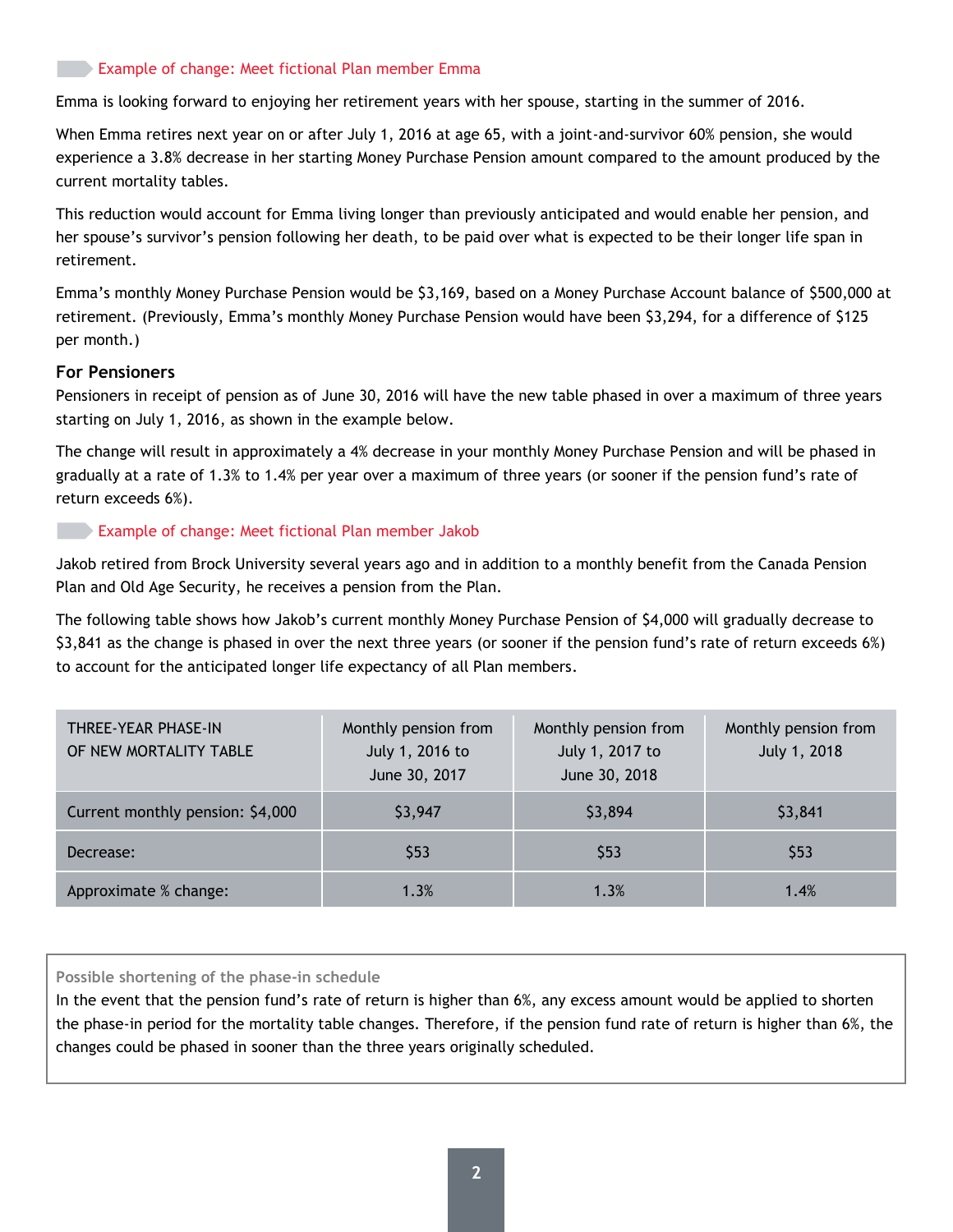## **Questions & Answers**

If you have any questions about the new mortality table or are considering retirement in the near future, please contact Janice Facey (see contact information at the end of this document) for a pension projection. Questions & Answers are also included below for your reference and more detailed information related to the operation of the Plan can be found in the Plan Booklet located on the pension website www.brocku.ca/webfm\_send/15609.

### **1. What aspects of the pension plan will change on July 1, 2016?**

Updated mortality tables will be implemented for the calculation of Plan members' Money Purchase Pension amounts.

**2. Does this impact the calculation of my Minimum Guaranteed Pension amount?**

No. There is no impact to the calculation of Minimum Guaranteed Pensions.

### **3. How have life expectancies changed, according to the new mortality table?**

The new mortality table indicates that the life expectancy for males after reaching age 65 is +23.1 years (or age 88.1), which is an increase of +2.0 years over the life expectancy that was projected using the previous mortality table.

For females, life expectancy after reaching age 65 is + 25.0 years (or age 90.0), which is an increase of +1.6 years over the life expectancy that was projected using the previous mortality table.

#### **4. What is the impact of the new mortality table?**

On one hand, the new mortality table represents a positive change for people in general – because it shows we are living longer. But on the other hand, a longer average lifespan also means a pension has to be calculated assuming it will be stretched over a longer period, resulting in a downward adjustment on each monthly payment.

As a result of implementing the new table, monthly Money Purchase Pension amounts for all members will decrease to account for the anticipated longer life expectancy.

*For active and deferred members*, Money Purchase Pension amounts calculated at retirement will decrease. The amount of the decease will vary depending on age and year of retirement.

*For pensioners*, Money Purchase Pensions will decrease by aproximately 4%. This decrease will be phased in gradually over a maximum of the next three years (or sooner if the pension fund's rate of return exceeds 6%) to account for pensioners' anticipated longer life expectancy. The gradual phase-in of these changes is designed to give pensioners more time to adapt to the adjustment in income.

### **5. Is this the first time the mortality table used by the Plan has been changed?**

No, the Plan's mortality table changes periodically based on recommendations from the Plan's Actuary. The current mortality table is based on studies originating back to 1994. It was adopted on July 1, 2010 and was implemented immediately for active and deferred members. Initially, it was planned to be phased in over three years for pensioners; however, the actual phase-in period for pensioners spanned only two years due to excess fund returns over 6% during that time period.

#### **6. Why change the mortality tables now?**

For many years, Canadian pension actuaries accessed primarily U.S.-based pension mortality tables to help them arrive at their assumptions. Recently, updated Canadian mortality information has become available. The Canadian Institute of Actuaries (CIA) issued its first-ever Canadian Pensioners' Mortality experience report in February 2014 based on its study of Canadian registered pension plans mortality experience. The report included mortality tables by sector as well as scales for projecting future improvements in mortality.

#### **7. How are pensions in the Plan adjusted annually?**

The pension amount you receive from the Plan is the greater of the annuity that can be provided by your Money Purchase Account and the Minimum Guarantee Pension. After your pension starts, the Money Purchase